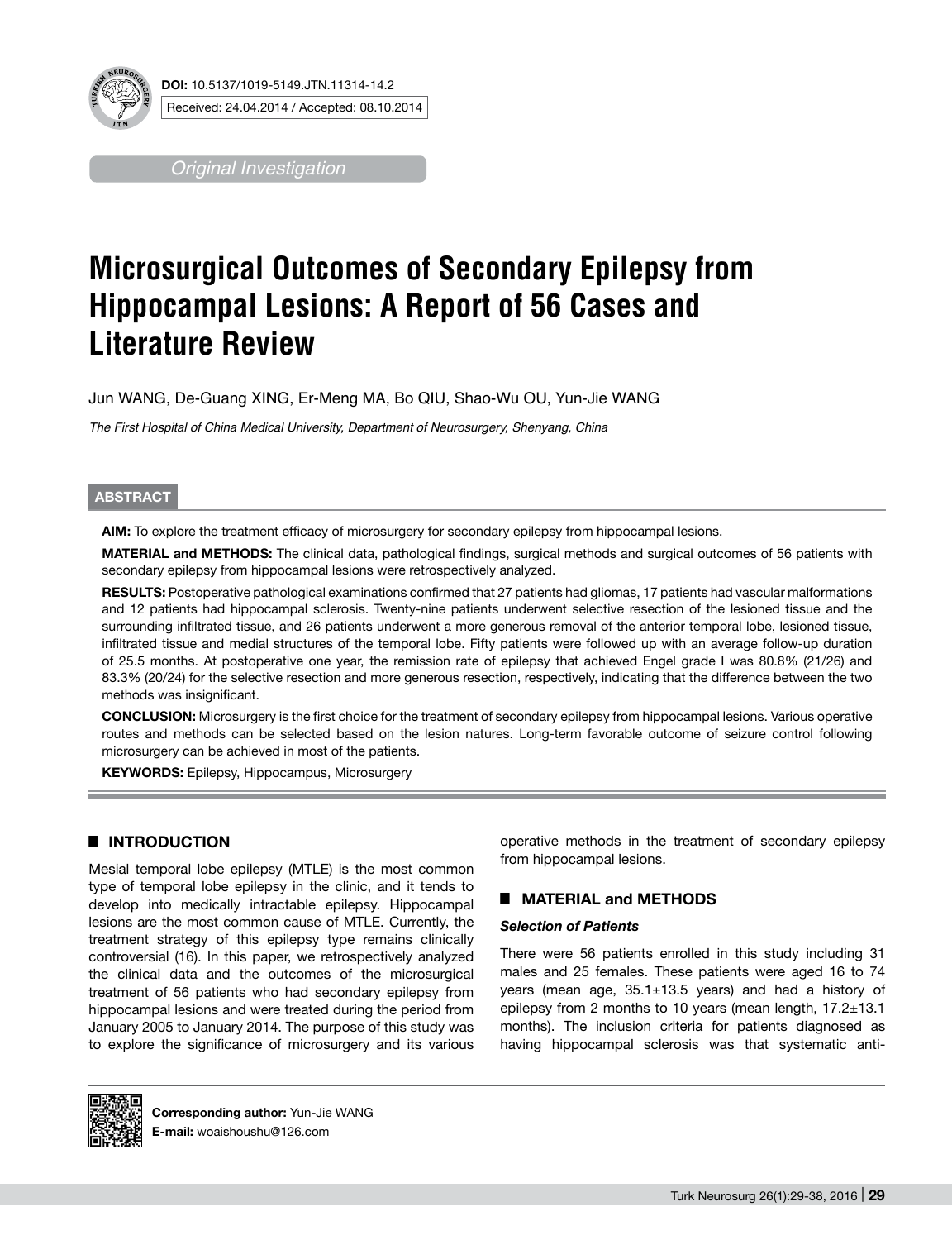epilepsy treatment had been performed at least for two years before surgery and therefore the history of epilepsy for these patients was ranged from 2.5 to 10 years, (mean length, 40.2±15.1 months). Meanwhile, for patients with tumors or vascular malformations, the inclusion criteria was that magnetic resonance imaging (MRI) showed the typical lesions and the clinical manifestation of epilepsy was definite.

#### *Clinical Manifestations*

Of the 56 enrolled patients, 27 had complex partial epilepsy, 6 had simple partial epilepsy, 11 had absence seizures and 12 had secondarily generalized tonic-clonic seizures (including the patients with mixed symptoms, Table I). Before the surgery, the diseases of 18 patients were accompanied by headache, three by nausea and vomiting; three by visual field defects (homonymous hemianopia), two by language impairments, and one by muscle strength declination of the contralateral limbs, and one patient had a history of subarachnoid hemorrhaging.

#### *Imaging Findings*

Prior to surgery, all patients underwent head MRI; seventeen patients also underwent magnetic resonance spectroscopy (MRS), and four underwent cerebral digital subtraction angiography (DSA). Of the 56 patients, twenty-five patients had lesions on the left side, and 31 had lesions on their right side. Except for the patients with primary hippocampal sclerosis, the imaging examination demonstrated that seven patients had lesions localized at the head of the hippocampus (Figures 1A-P; 2A-P; 3A-T), four had lesions localized at the body of the hippocampus, three had lesions in both the head and body of the hippocampus, and four had lesions in the head, body and tail of the hippocampus. Furthermore, the white matter of the hippocampus and temporal lobe were involved in the disease in 21 patients, both the white matter and cortex in the hippocampus and temporal lobe were involved in seven patients, both the white matter and cortex in the hippocampus and temporal lobe, as well as the insular



**Figure 1:** Pre- and postoperative images of cavernous hemangioma in the head of hippocampus. **A-G:** pre-operative MRI images showing the lesion located in the head of hippocampus with mixed T1 and T2 signals, as well as no clear enhancement. **H)** Intraoperative image shows a vascular lesion (spongy).

**I-O)** Post-operative MRI images showing the lesion was resected completely and the surrounding structures were preserved. **P)** Pathology confirming the diagnosis of cavernous hemangioma, H&E staining, ×40.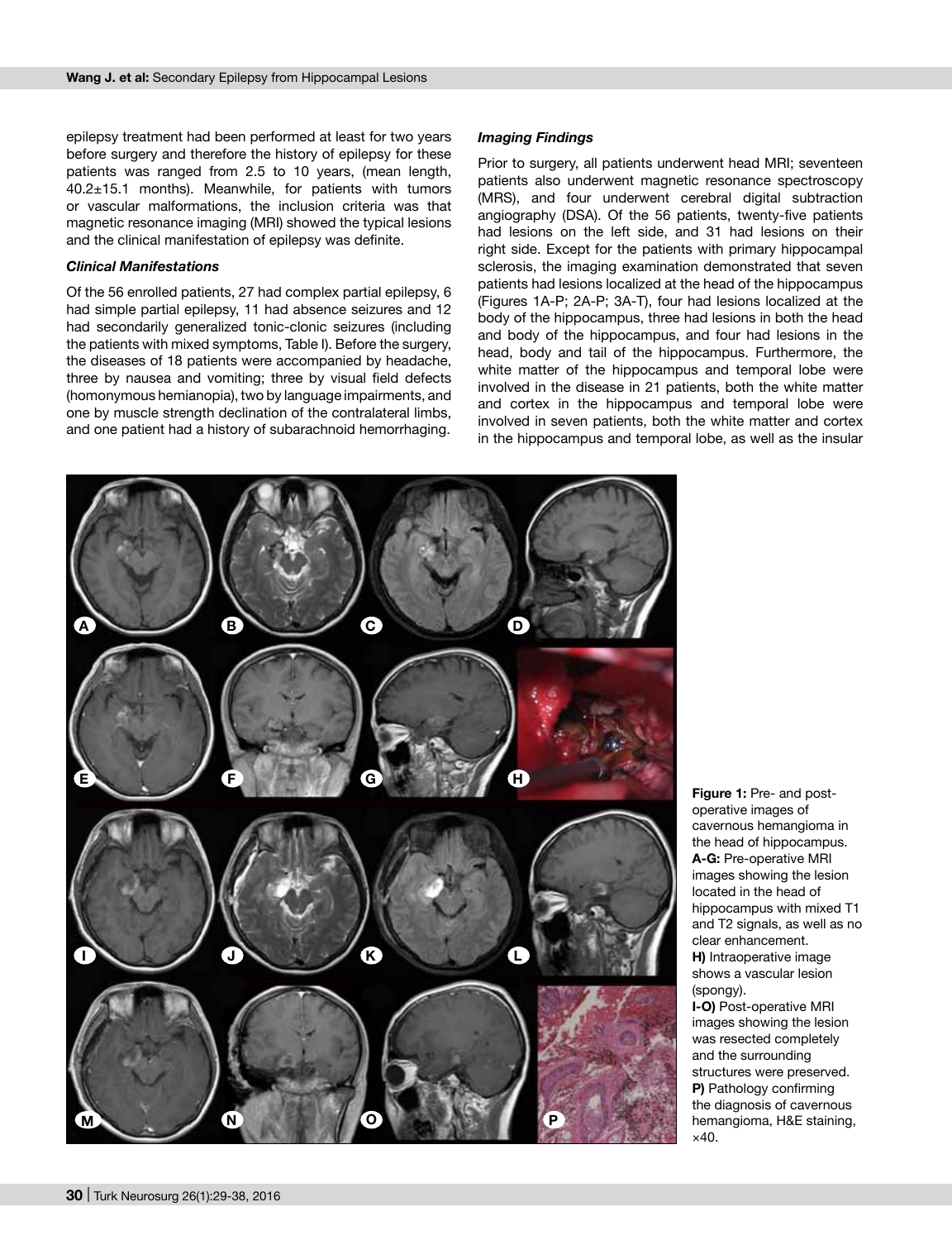|                          |                                                                                                                                                      |                                                   |                   |                                         |                          | Seizure form (cases)    |                                                       |                                    | Epilepsy remission (Engel Grade) at<br>postoperative one year       |                         |         |
|--------------------------|------------------------------------------------------------------------------------------------------------------------------------------------------|---------------------------------------------------|-------------------|-----------------------------------------|--------------------------|-------------------------|-------------------------------------------------------|------------------------------------|---------------------------------------------------------------------|-------------------------|---------|
|                          | Lesion                                                                                                                                               |                                                   | number<br>Case    | Complex<br>partial                      | Simple<br>partial        | Absence<br>seizure      | tonic-clonic<br>Secondarily<br>generalized<br>seizure |                                    | =                                                                   | Ξ                       | ≥       |
|                          | Astrocytoma (grade II)                                                                                                                               |                                                   | $\frac{6}{1}$     | $\infty$                                | ო                        | ო                       | $\sim$                                                | ო                                  | ᠇                                                                   | $\circ$                 | $\circ$ |
| Glioma                   | Anaplastic astrocytoma (grade III)                                                                                                                   |                                                   | Ю                 | $\mathbf{\Omega}$                       | 0                        | ↽                       | $\mathbf{\Omega}$                                     | ო                                  | $\overline{\phantom{0}}$                                            | 0                       | 0       |
|                          | Glioblastoma (grade IV)                                                                                                                              |                                                   | 4                 | $\overline{\phantom{0}}$                | $\circ$                  | $\sim$                  | $\overline{\phantom{0}}$                              | ო                                  | 0                                                                   | $\circ$                 | $\circ$ |
|                          | Ganglioglioma (grade I)                                                                                                                              |                                                   | $\mathbf{\Omega}$ | ᠇                                       | $\circ$                  | $\mathbf{\tau}$         | 0                                                     | $\mathbf{\Omega}$                  | $\mathbf{\tau}$                                                     | 0                       | 0       |
|                          | Cavernous hemangioma                                                                                                                                 |                                                   | ဗ္                | Ľ                                       | $\overline{\phantom{0}}$ | က                       | $\mathbf{\Omega}$                                     | $\overline{C}$                     | $\overline{\phantom{0}}$                                            | $\circ$                 | $\circ$ |
| malformation<br>Vascular | Hemangioblastoma                                                                                                                                     |                                                   | $\sim$            | ᠇                                       | 0                        | 0                       | $\overline{\phantom{0}}$                              | $\mathbf{\Omega}$                  | 0                                                                   | O                       | 0       |
|                          | Arteriovenous malformation                                                                                                                           |                                                   | N                 | $\circ$                                 | O                        | 0                       | $\mathbf{\Omega}$                                     | $\overline{\phantom{0}}$           | O                                                                   | O                       | 0       |
| Hippocampal<br>sclerosis | Primary                                                                                                                                              |                                                   | $\overline{ }$    | 4                                       | $\sim$                   | ┯                       | 0                                                     | 4                                  | $\sim$                                                              | $\mathbf -$             | $\circ$ |
|                          | Post-traumatic                                                                                                                                       |                                                   | Ю                 | ო                                       | $\circ$                  | $\circ$                 | $\sim$                                                | ო                                  | $\mathbf{\Omega}$                                                   | 0                       | 0       |
| Total                    |                                                                                                                                                      |                                                   | SS                | 27                                      | ဖ                        | $\overline{1}$          | $\frac{1}{2}$                                         | (82%)<br>$\frac{4}{1}$             | 8 (16%)                                                             | (2%)<br>$\mathbf{\tau}$ | $\circ$ |
|                          | Table II: The Remission Rate of Epilepsy Achieved for the Two Operative Methods<br>Of the fifty-six patients, fifty were followed up while the other |                                                   |                   | six patients got lost to follow-up.     |                          |                         |                                                       |                                    |                                                                     |                         |         |
|                          |                                                                                                                                                      |                                                   |                   | Operative route (number of cases)       |                          |                         |                                                       | Operative method (number of cases) |                                                                     |                         |         |
| Case                     | approach<br>Sylvian<br>fissure                                                                                                                       | cortical fistulization<br>approach<br>Pterion-ter | nporal            | Anterotemporal<br>lobectomy<br>approach |                          | Subtemporal<br>approach | Lesions + surrounding<br>invaded tissue (<2 cm)       |                                    | medial structures (hippocampus +<br>Lesions + anterotemporal lobe + | amygdala)               |         |
| Gliomas                  | Ю                                                                                                                                                    | $\mathbf{\Omega}$                                 |                   | $\frac{15}{1}$                          |                          | 5                       | Ξ                                                     |                                    |                                                                     | $\frac{6}{1}$           |         |
| Vascular malformation    | ო                                                                                                                                                    | $\mathbf{\Omega}$                                 |                   | ო                                       |                          | တ                       | ှာ                                                    |                                    |                                                                     | 4                       |         |
| Hippocampal sclerosis    | $\circ$                                                                                                                                              | S                                                 |                   | တ                                       |                          | O                       | ო                                                     |                                    |                                                                     | တ                       |         |
| Epilepsy control         | Engel                                                                                                                                                |                                                   |                   |                                         |                          |                         | $(9+10+2)21/26(80.8\%)$                               |                                    |                                                                     | $(12+3+5)20/24(83.3\%)$ |         |
| (postoperative 12        | Engel II                                                                                                                                             |                                                   |                   |                                         |                          |                         | $(2+2+0)4/26(15.4%)$                                  |                                    |                                                                     | $(2+0+2)4/24(16.7%)$    |         |
| months)                  | Engel III                                                                                                                                            |                                                   |                   |                                         |                          |                         | $(D+0+1)1/26(3.8%)$                                   |                                    |                                                                     | 0                       |         |
|                          | Six patients got lost in the follow-up period.                                                                                                       |                                                   |                   |                                         |                          |                         |                                                       |                                    |                                                                     |                         |         |

Turk Neurosurg 26(1):29-38, 2016 | **31**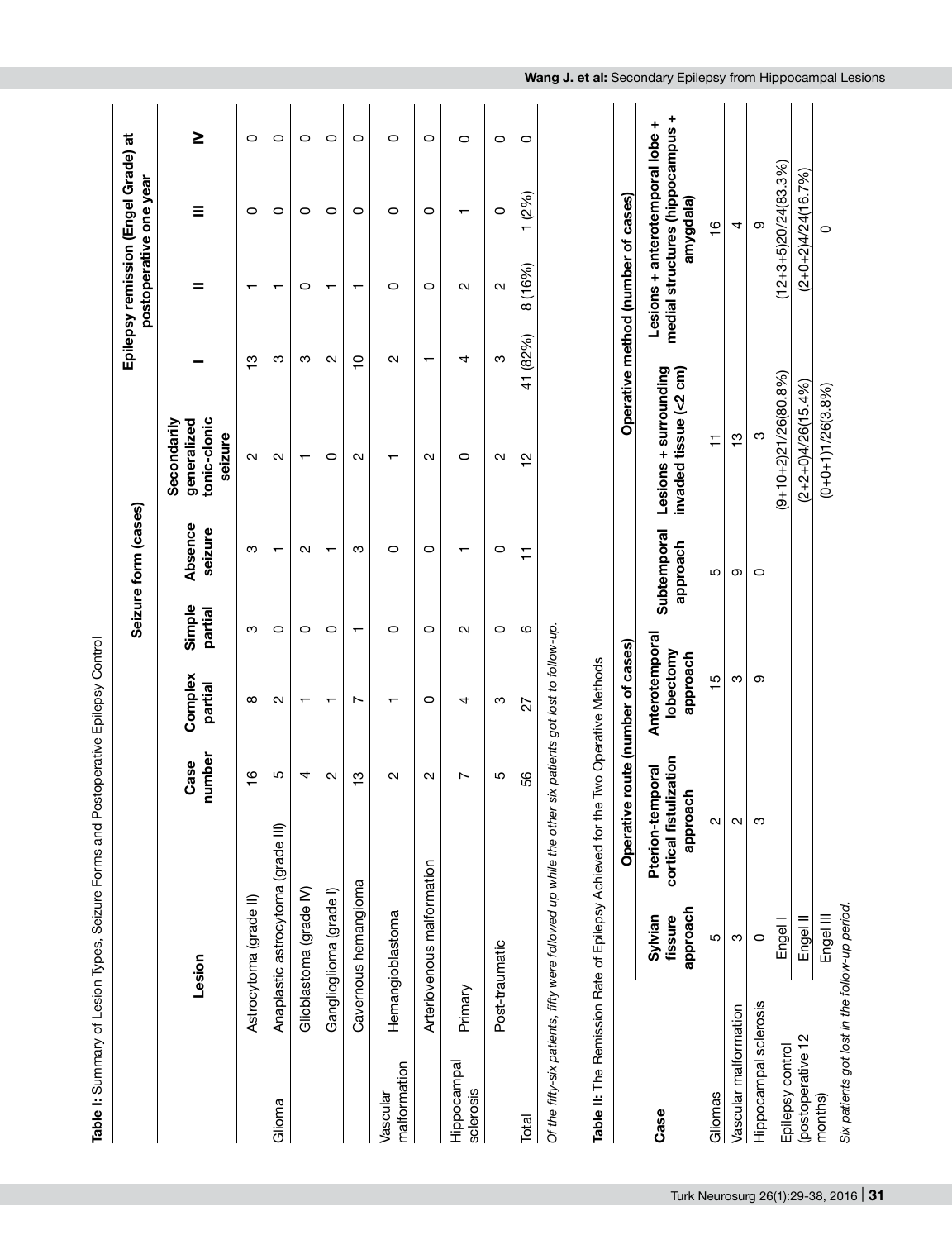lobe, were involved in three patients (Figure 4A-L), and a wide range of areas, including the hippocampus, temporal lobe, insular lobe and frontal lobe, were involved in the disease of two patients. A preoperative electroencephalography (EEG) was performed on all patients, and among them, twelve patients underwent long-term video-EEG monitoring. Typical epileptiform discharges were recorded in 42 patients.



**Figure 2:** Pre- and post-operative images of Grade III anaplastic astrocytoma in the head of hippocampus. **A-G)** pre-operative MRI images showing the lesion located in the head of hippocampus with long T1 and T2 signals, as well as significant enhancement. **H)** Intraoperative image shows a grey-red lesion. **I-O)** postoperative MRI images shows the lesion and the anterior temporal lobe was resected completely. **P)** Pathology confirming the diagnosis of anaplastic astrocytoma, H&E staining, ×40.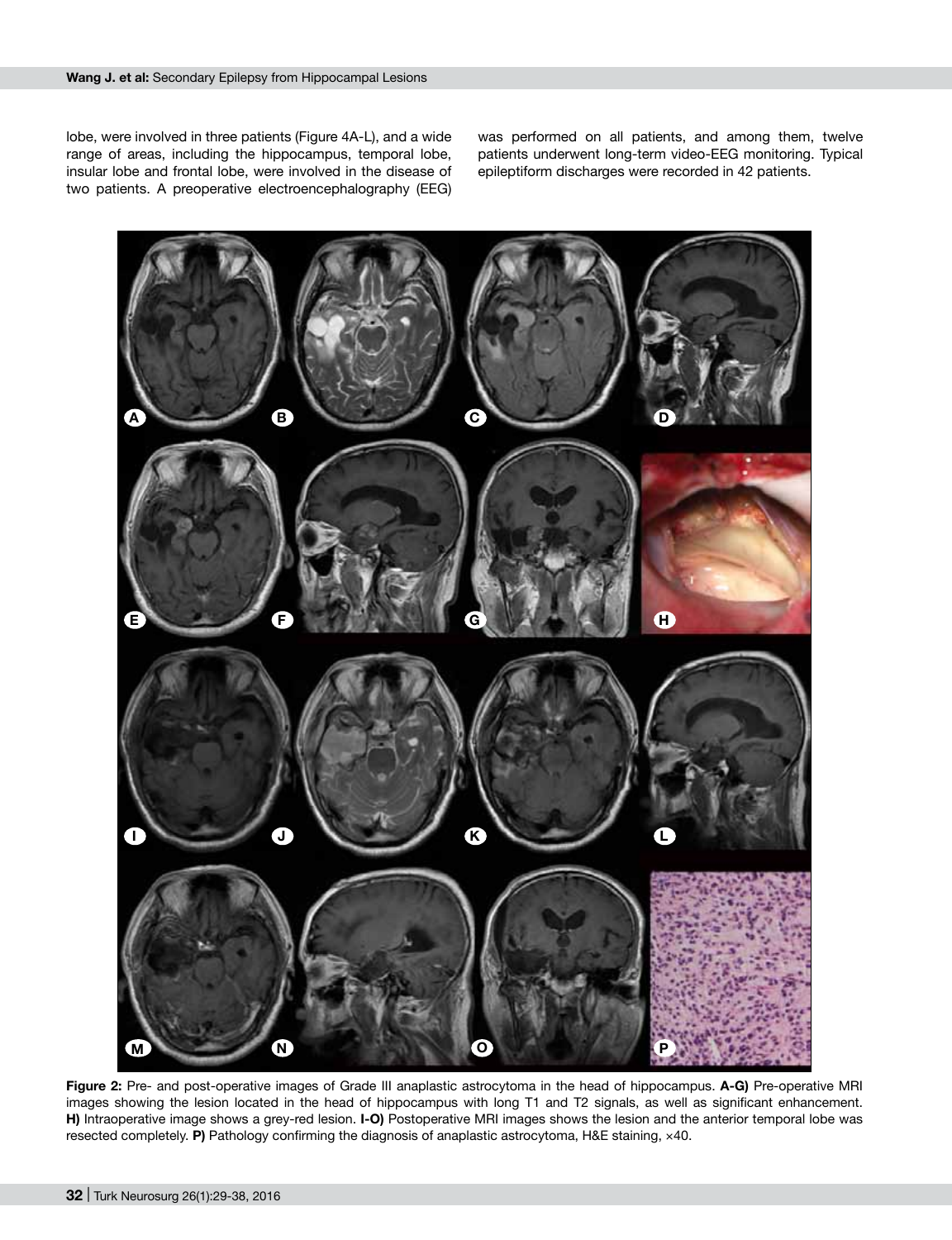

**Figure 3:** Pre- and post-operative images of hemangioblastoma in the head of hippocampus. **A-G)** pre-operative MRI, MRA and 3D-CTA images showing a well-circumscribed lesion located in the head of hippocampus with short T1 and equal T2 signals. **K,L)** Intraoperative image shows a vascular lesion with thick-walled structures. **M-S)** postoperative MRI images shows the lesion was resected completely with a small amount of residual blood. **T)** Pathology confirming the diagnosis of hemangioblastoma, H&E staining, ×40.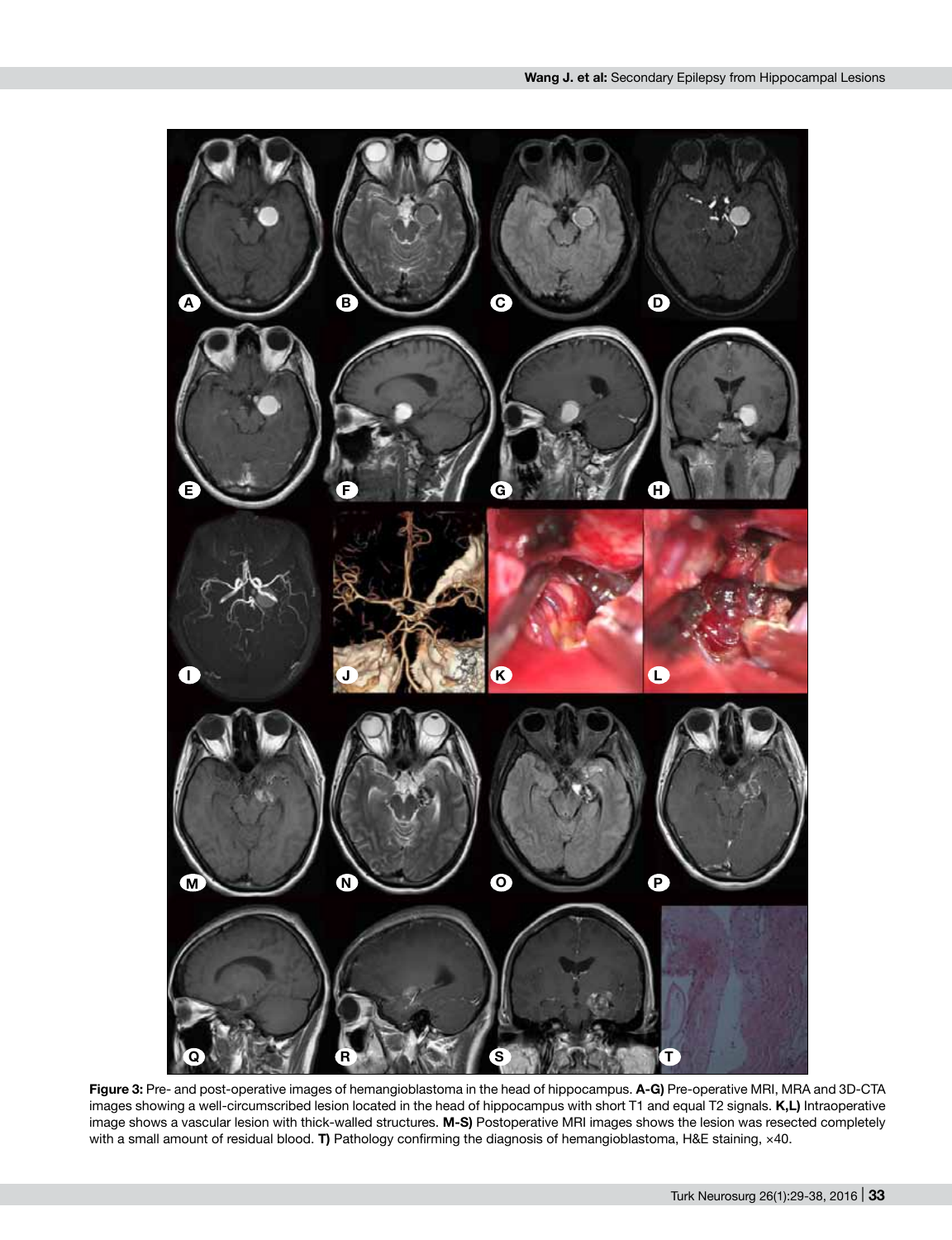#### *Operative Methods*

All 56 patients underwent microsurgery by a single neurosurgery team. The pterional-sylvian fissure approach was adopted in eight patients, and the pterional-temporal cortical fistulization approach was adopted in seven patients. The approach for temporal lobe resection through the pterion was adopted in 27 patients, and the subtemporal approach was adopted in 14 patients. Two operative methods were applied: twenty-seven patients underwent a simple resection of lesions and the surrounding invaded tissue, and 29 patients underwent the more generous resection of the anterior temporal lobe, lesions, invaded tissue and the medial structures of the temporal lobe (Table II, Figures 2A-P; 3A-T). Intraoperative cortical or deep EEG was recorded pre- and post lesion resection.

## █ **RESULTS**

## *Postoperative Pathological Findings and Surgical Resection Range*

Twenty-seven patients were diagnosed with gliomas, including 16 with astrocytoma (grade II), five with anaplastic astrocytoma (grade III; Figure 1A-P), four with glioblastoma (grade IV; Figure 3A-T) and two with ganglioglioma (grade I). A complete surgical removal was conducted in 20 patients, and an incomplete removal was conducted in 7 patients. All patients in this sub-group were recommended for radiotherapy and chemotherapy after surgery. Of the 27 patients, nine decided to take chemotherapy while five chose radiotherapy and ten received chemotherapy and radiotherapy simultaneously. The



**Figure 4:** Pre- and post-operative images of glioblastoma in the hippocampus area, with invasions of insular and temporal lobe. **A-F)** pre-operative CT and MRI images showing a lesion in the hippocampus area with long T1, equal T2 signals with significant enhancement. The lesion also invades the insular and temporal lobes. **E-K)** postoperative MRI images shows the lesion and the anterior temporal lobe was resected completely. **L)** Pathology confirming the diagnosis of glioblastoma, H&E staining, ×40.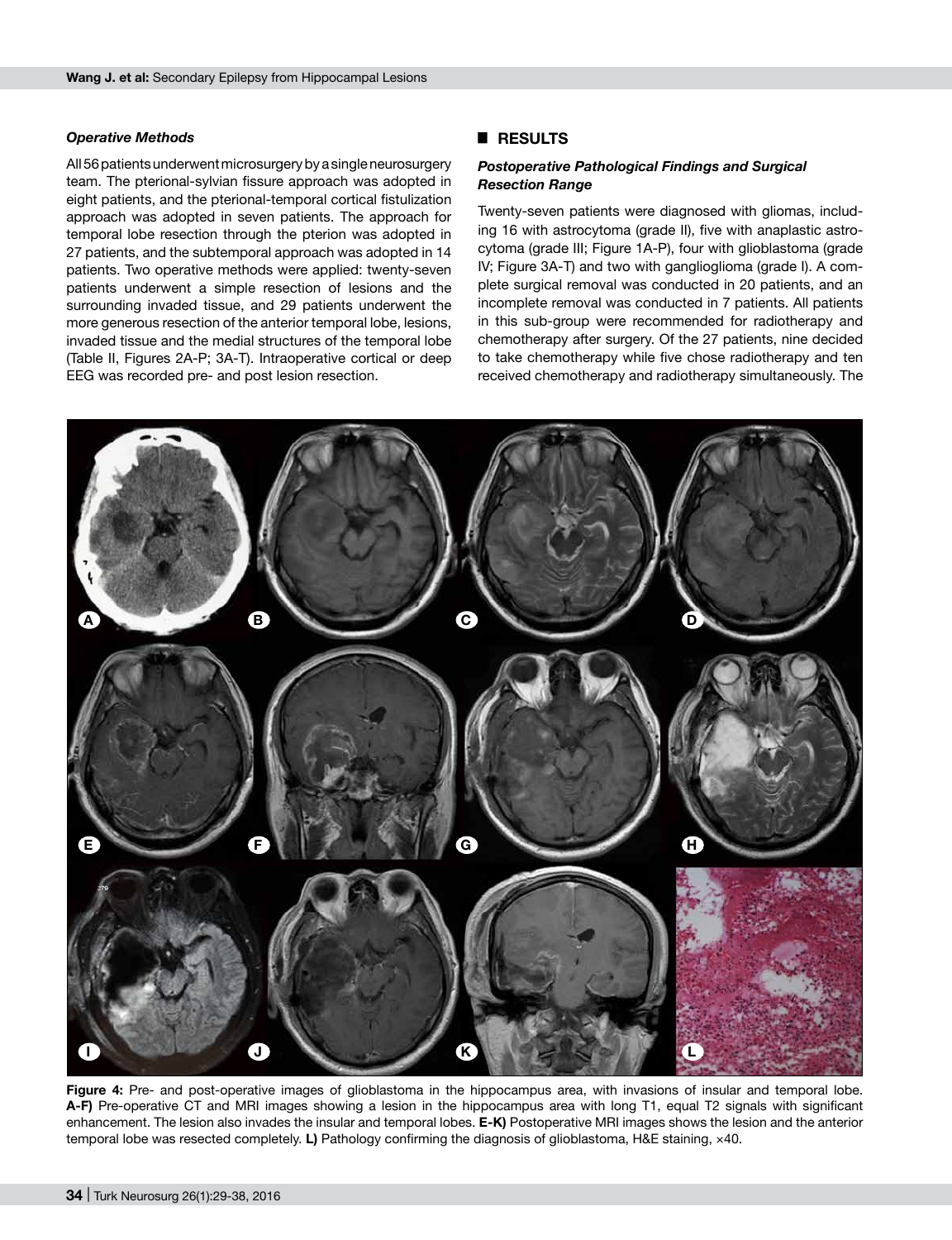other three patients decided to abandon chemotherapy or radiotherapy. Of the 9 patients with gliomas in grade III or IV, one patient suffered from seizure recurrence at one year follow-up and two patients died from tumor recurrence within one and a half years. Five patients were followed up for more than two years, in which four patients suffered from tumor recurrence but not seizures and four of them underwent the second operation. Seventeen patients were diagnosed with vascular malformation, including 13 with cavernous hemangioma (Figure 2A-P), two with hemangioblastoma (Figure 4A-L) and two with arteriovenous malformation. All 17 patients underwent complete surgical removal. Twelve patients were diagnosed with hippocampal sclerosis, including seven with primary hippocampal sclerosis (Figure 5A-G) and five with post-trauma secondary hippocampal sclerosis. The selective resection of the hippocampus and amygdala was performed in three patients, and the standard resection of the anterior temporal lobe and the medial structures (hippocampus and amygdala) was performed in nine patients (Figure 5A-G).

#### *Postoperative Epilepsy Remission*

Fifty patients were followed up and the follow-up duration was more than one year, with an average follow-up duration of 25.5 months. Twenty nine patients were followed up for more than two years. The remission rate at postoperative one year was as follows: 41 (82%) patients were classified as Engel grade I, 8 (16%) as Engel grade II and one (2%) as Engel grade III. The remission rate of epilepsy that achieved Engel grade I was 80.8% (21/26) and 83.3% (20/24) for the selective resection and more generous resection, respectively, indicating that the difference between the two methods was insignificant. Of the 29 patients with a follow-up duration of more than two years, the remission rate classified as Engel grade I at postoperative two years was 82.8% (24/29).

#### *Postoperative Complications*

Postoperative cranial inflammation occurred in six patients, which was controlled by anti-inflammatory treatment and CSF drainage through lumbar puncture or from the lumbar cistern. One patient had postoperative bleeding at the surgical site and eventually died of secondary hydrocephalus and inflammation after surgical hematoma evacuation. Four patients experienced postoperative transient oculomotor nerve paralysis, which improved in three patients at their discharge from the hospital and was relieved one month after the surgery in one patient. One patient exhibited a paralysis of the contralateral upper limb immediately after the surgery and had muscle strength at grade II, which was completely restored three months after the surgery. Four patients had a newly developed transient aphasia, which was eliminated at the time of their hospital discharge. Three patients experienced newly developed memory impairment, which was significantly improved in two patients three months after the surgery but was not improved satisfactorily in another patient even at the follow-up six months after surgery. In addition to the three patients who had a hemianopsia preoperatively (18 patients underwent a visual field examination before surgery), three patients (13 patients underwent visual field examination after surgery) had newly-developed quadranopia after the surgery.

#### █ **DISCUSSION**

#### *Clinical Manifestations and Classifications of Hippocampal Lesions*

The common clinical types of hippocampal lesions include tumorous lesions (16), vascular lesions (5,12), congenital lesions (6,8), traumatic lesions and others. In different treatment centers, the statistical data regarding the distribution of lesion types differ. In this study, all study subjects were collected from a treatment center focusing on intracranial (brain) tumors; thus, the tumorous lesions accounted for 50% of hippocampal lesions. Due to admission bias, the order of clinical types of hippocampal lesions would differ in terms of incidence in other treatment centers that focus on epilepsy or cerebrovascular diseases.

The clinical manifestations of hippocampal lesions are very complex. Only patients accompanied by epilepsy were enrolled in this study. For patients diagnosed as having hippocampal sclerosis, systematic anti-epilepsy treatment has been performed at least for two years, which was indicated to be drug-resistant, before neurosurgery. There are various clinical forms of epilepsy. Previous studies have reported that the majority of secondary epilepsy from hippocampal lesions belongs to MTLE, which mainly consists of partial seizures and rarely generalized seizures; furthermore, the predominant partial seizures are dominated by complex partial seizures (8,12,16). In this study, 27 patients had complex partial seizures, accounting for 50% of the total number of patients, followed by absence seizures and secondarily generalized tonic-clonic seizures; simple partial seizures were relatively rare, consistent with previous reports.

The definitive location-based classification of hippocampal lesions remains controversial. Some scholars classify the hippocampal tumorous lesions into four types, namely, type A, B, C and D (9). Type A refers to lesions localized at the head of the hippocampus, parahippocampal gyrus, uncinate gyrus and amygdala, as well as their anteromedial structures, with the lateral border on the collateral fissure and the upper border on the line connecting the circular sulcus and choroidal fissure. Type B is defined as lesions located at the posterolateral sites of the type A area described as above, including the intermediolateral sulcus collateralis at the medial temporal pole and fusiform gyrus with the lateral border not yet reaching the inferior temporal gyrus. Type C is defined as lesions involving both type A and type B areas with the lateral border not passing the occipitotemporal sulcus. Type D refers to lesions involving the temporal cortex (or subcortex), temporal stem, insular lobe and capsula interna, etc. According to this classification system, in this study, seven patients had type A lesions, four had type B lesions, seven had type C lesions, and 38 had type D lesions. We believe this classification system has certain guiding significance for the selection of operative routes despite the fact that it is insignificant in determining the lesion nature.

#### *Selection of the Operative Routes for Treating Hippocampal Lesions*

Currently, the operative routes applied in the treatment of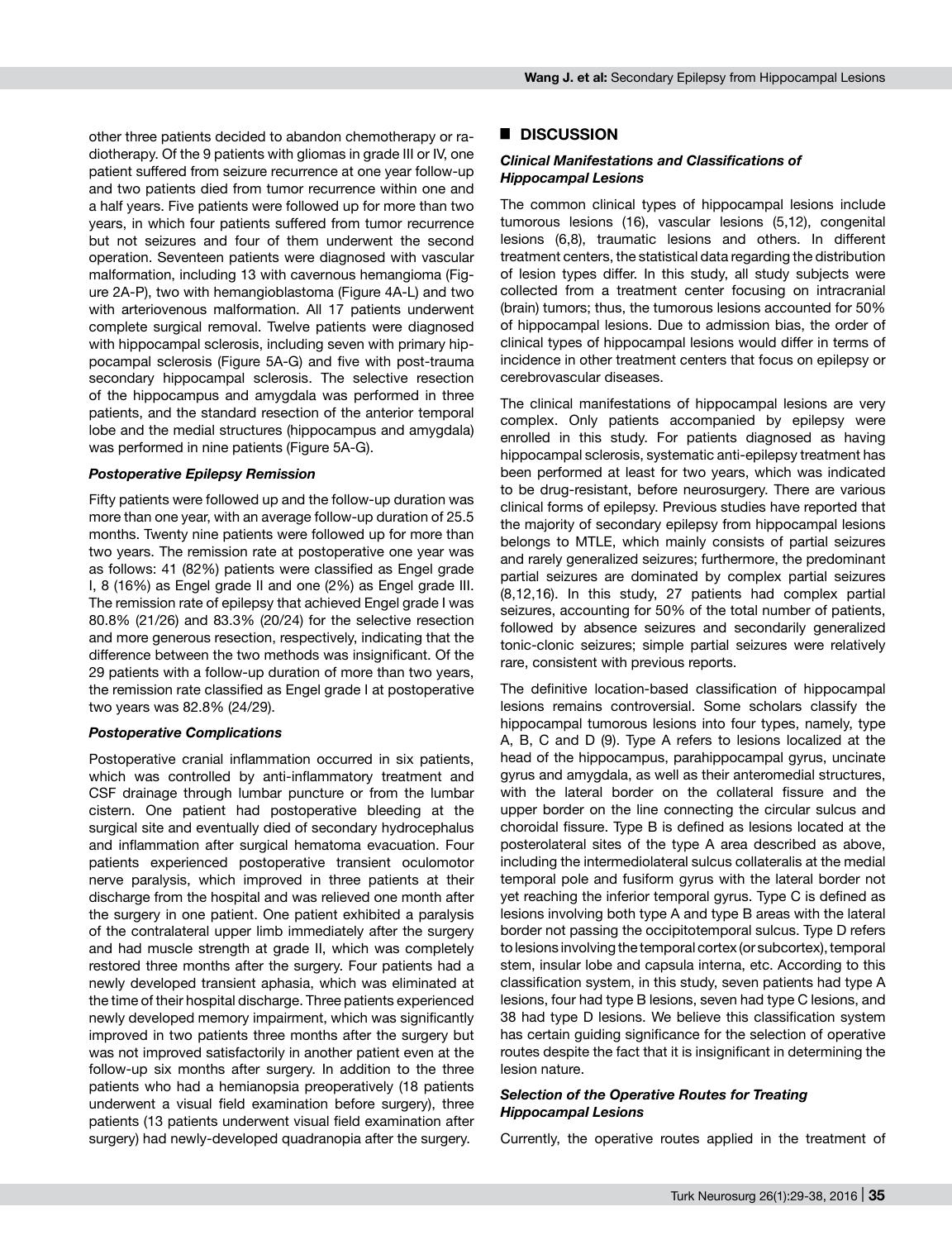

Figure 5: Pre- and postoperative images of primary hippocampal sclerosis. A-D) Preoperative MRI images showing the volume of right hippocampus was smaller than the left one, with an increased signal in the FLAIR scan. **E)** standard anterior temporal lobectomy and amygdalohippocampectomy was undertaken. **F)** Pathology confirming the diagnosis of hippocampal sclerosis, H&E staining, ×40. **G)** Preoperative scalp EEG showing the epileptic discharge on the right temporal area.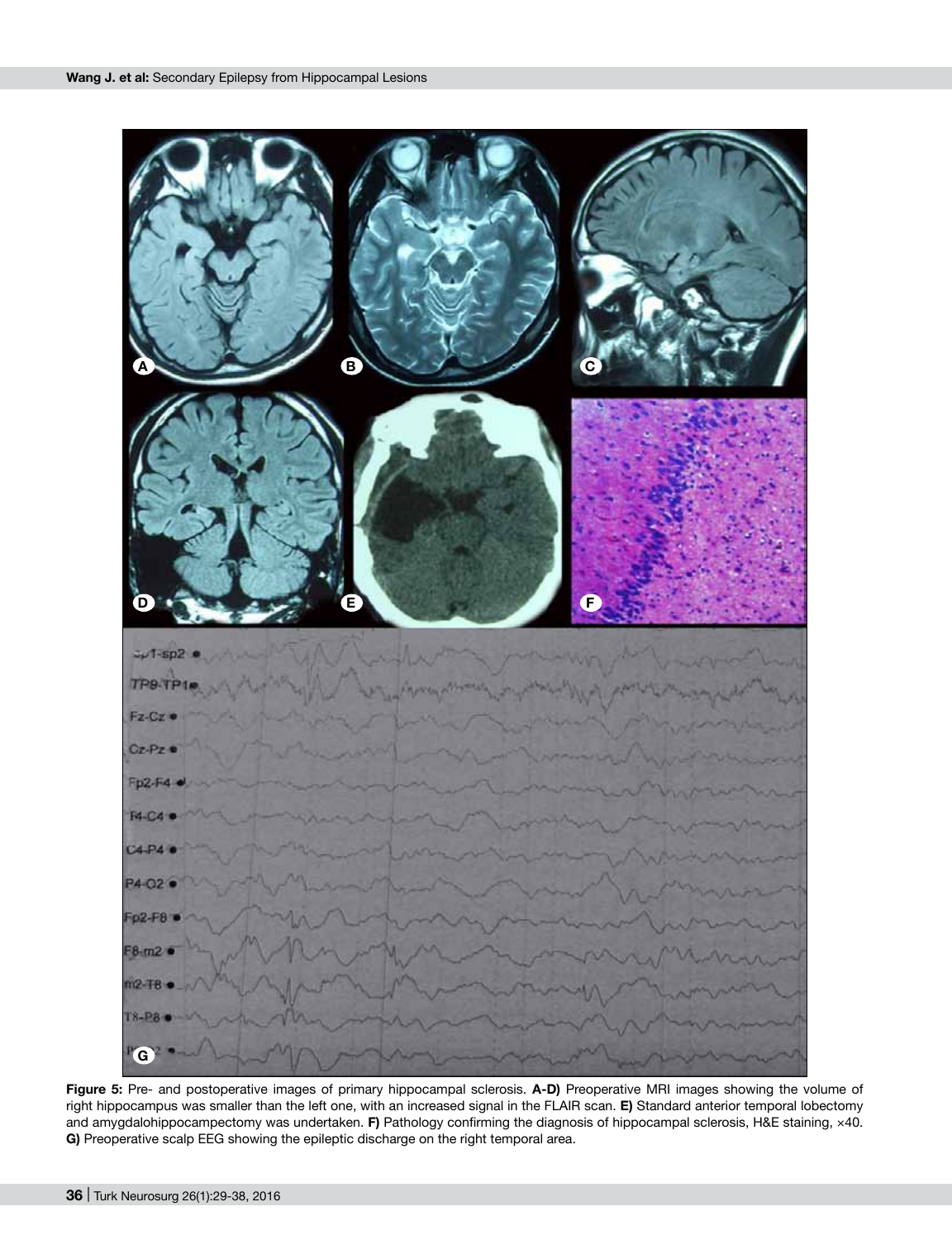hippocampal lesions mainly include the following types: the pterional-sylvian fissure approach (15); the pterionsuperior temporal sulcus (gyrus temporalis medius) cortical fistulization approach (7); the subtemporal approach (4); the pterion-anterotemporal lobectomy approach; and the pterional-sylvian fissure-temporal stem approach. In this study, four approaches including the sylvian fissure approach, the superior temporal sulcus (gyrus temporalis medius) cortical fistulization approach, the subtemporal approach and the pterion-anterotemporal lobectomy approach served as the main operative routes. The pterional-sylvian fissure approach was applied in eight patients, the pterion-temporal cortical fistulization approach in seven patients, the pterionanterotemporal lobectomy approach in 27 patients and the subtemporal approach in 14 patients. We believe that all of the above approaches are suitable for lesions localized in the head of hippocampus (namely, type A lesions) and can be selected based on the degree of familiarity and operating habit of the surgeons. With regard to the lesions localized in the body of the hippocampus or involving the entire hippocampus (type B or C lesions), these four approaches are applicable; moreover, we believe the subtemporal approach can be the first selection due to the more convenient operation for the exposure and resection of lesions. With regard to the lesions involving a broader area, such as type C or D lesions, the pterion-anterotemporal lobectomy approach should be more convenient and appropriate.

Each operative route has advantages and disadvantages. For example, the pterional-sylvian fissure approach, which has been widely used in the clinic, requires a high level of microsurgical skills in the treatment of hippocampal lesions. In particular, during the operation, the middle cerebral artery and its branches to the insular lobe and temporal lobe, as well as oculomotor nerves, must be carefully protected (15). The advantage of this approach is that the operation-related injuries on the lateral temporal cortex, optic radiation and its fiber connections are relatively less, leading to the maximal functional preservation of the lateral temporal cortex. The pterional-temporal cortical fistulization approach was used in the surgical resection of medial structures, such as the hippocampus and amygdala, early and widely in the clinic. This approach has merits, such as an easy operation and easy positioning of the hippocampus after ventricle exposure (7), but also has shortcomings, such as serious damage of the temporal cortex. The subtemporal approach can expose hippocampal lesions from the subtemporal incision without the involvement of the temporal cortex, the middle cerebral artery and optic radiation; however, the pulling of the temporal lobe when needed might cause damage to the temporal drainage veins, such as the Labbé vein, which can result in complications, including temporal edema and hemorrhage (4).

Therefore, we believe that the operative approaches should not be adopted blindly; instead, the selection should comprehensively take into account the location and nature of the lesions, as well as surgeon experience.

### *The Effect of Different Operative Approaches and Pathologic Types on the Epilepsy Remission Rate*

The selection of operative approaches for hippocampal lesions in treating epilepsy has been controversial. Previous studies have found that for patients with secondary temporal epilepsy from only hippocampal sclerosis, there was no significant difference in the clinical remission rate of epilepsy between the patients receiving the selective resection of the hippocampus and amygdala and the patients receiving the standard resection of anterotemporal medial structures (1,3,10,11,13,14). Two surgical methods were adopted in this study: 27 patients underwent the simple resection of lesions and the surrounding invaded tissue, and 29 patients underwent standard resection of the anterior temporal lobe, lesions and their surrounding invaded tissue as well as the medial structures of the temporal lobe. No significant difference in the epilepsy remission rate was observed during the postoperative one year follow-up between the two methods (Engel I: 80.8% (21/26) vs. 83.3%(20/24)), which might be related to the fact that all enrolled patients had secondary epilepsy from hippocampus lesions, as confirmed by hippocampal imaging. In order to explore whether there was a statistical difference in the epilepsy remission rate between various pathologic types, we analyzed the surgical outcomes of epilepsy with different pathologic lesions. As indicated in Table II, the remission rate of epilepsy that achieved Engel grade I at postoperative one year was 21/25 (84%), 13/15 (86.6%) and 7/10 (70%) for the group of gliomas, vascular malformations and hippocampal sclerosis, respectively. It seems that the epilepsy remission rate after surgery was similar in the group of glioma and vascular malformations and was much better than that in the hippocampus sclerosis group; however, since the sample size was small in varying pathologies, such as vascular malformations or hippocampal sclerosis, the outcomes in relation to different pathologies was just analyzed preliminarily. Therefore, these results still need to be determined by analyzing more surgical cases with different pathologic lesions. Most previous studies have stated that the epileptic foci of MTLE caused by the tumorous, vascular and traumatic hippocampal lesions are mostly located within the lesioned tissue or the adjacent invaded brain tissue (<2 cm); as a result, the epileptic foci could be removed during the simple resection of lesions and the surrounding invaded tissue. Therefore, the effectiveness of epilepsy control is not necessarily related to the anterior temporal lobectomy. However, for the patients with secondary temporal epilepsy from congenital lesions, such as malformations of temporal cortical development complicated with hippocampal sclerosis, or the patients whose lesions are undetectable by MRI but with secondary temporal epilepsy diagnosed based on seizure semiology and through intracranial electrode implantation (2), the epilepsy foci might not be localized in the medial temporal lobe. Therefore, most scholars recommend the standard resection of the anterior temporal lobe and medial structures.

In summary, the surgical treatment is recommended as the first choice for the patients with secondary temporal epilepsy from hippocampal lesions. The selection of operative routes and methods should be based on the lesion nature and